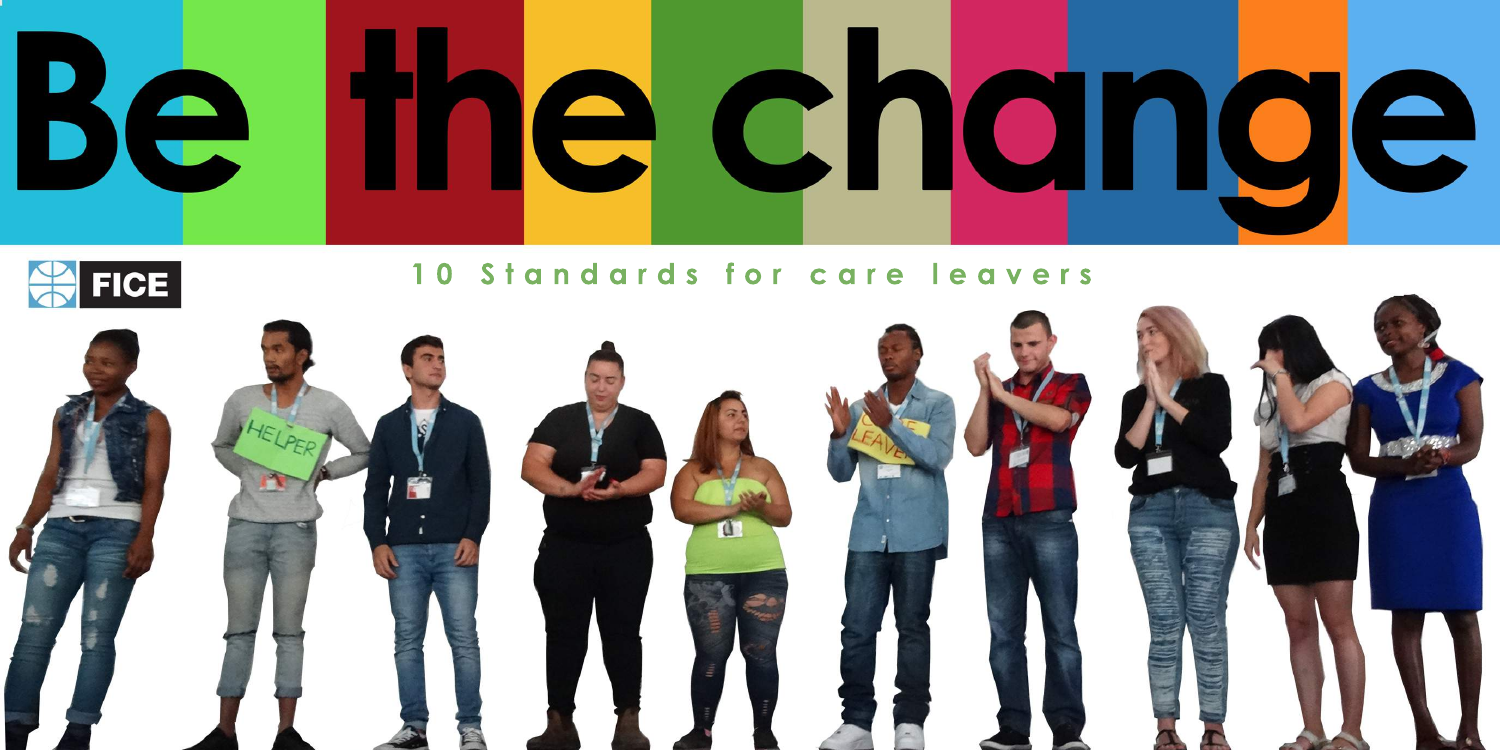In August 2016, the project of International youth exchange: **"Be the change"** gathered 53 young adults (care leavers), aged 18 – 25, from 15 world countries to develop standards for care leavers.

During the **10 days** young adults shared their experiences, knowledge and visions, finally making **10 Standards for care leavers**. The following text is the original product of their work.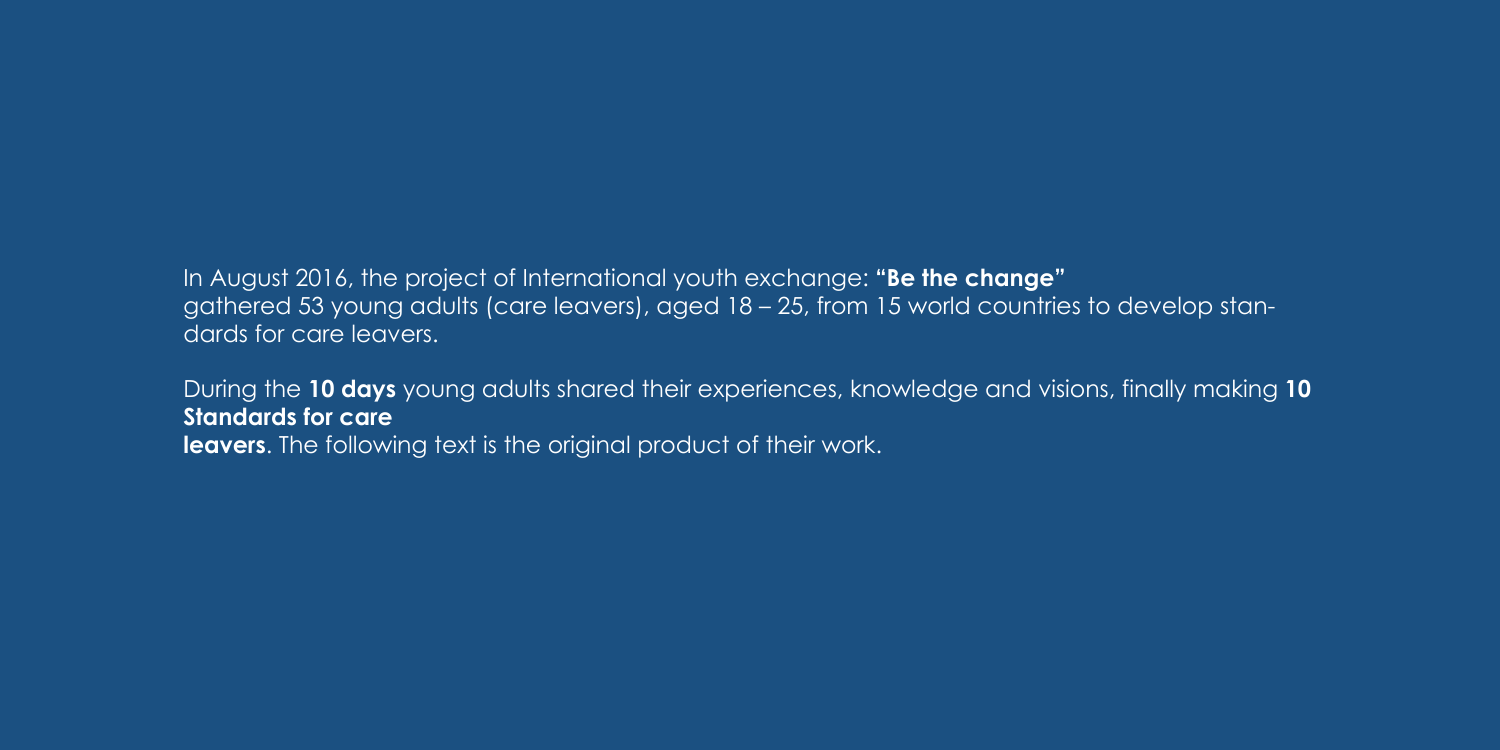

### **Every care leaver should be involved in their own care leaving plan and have a say in what has to be done.**

Each professional working with a care leaver should develop for him/her a care leaving plan based on the young person's individual needs, capabilities and talents, but most importantly with the participation of the young person as the central figure. Such a plan would bring more stability in the life of the young adult and he/she will feel more secure about the future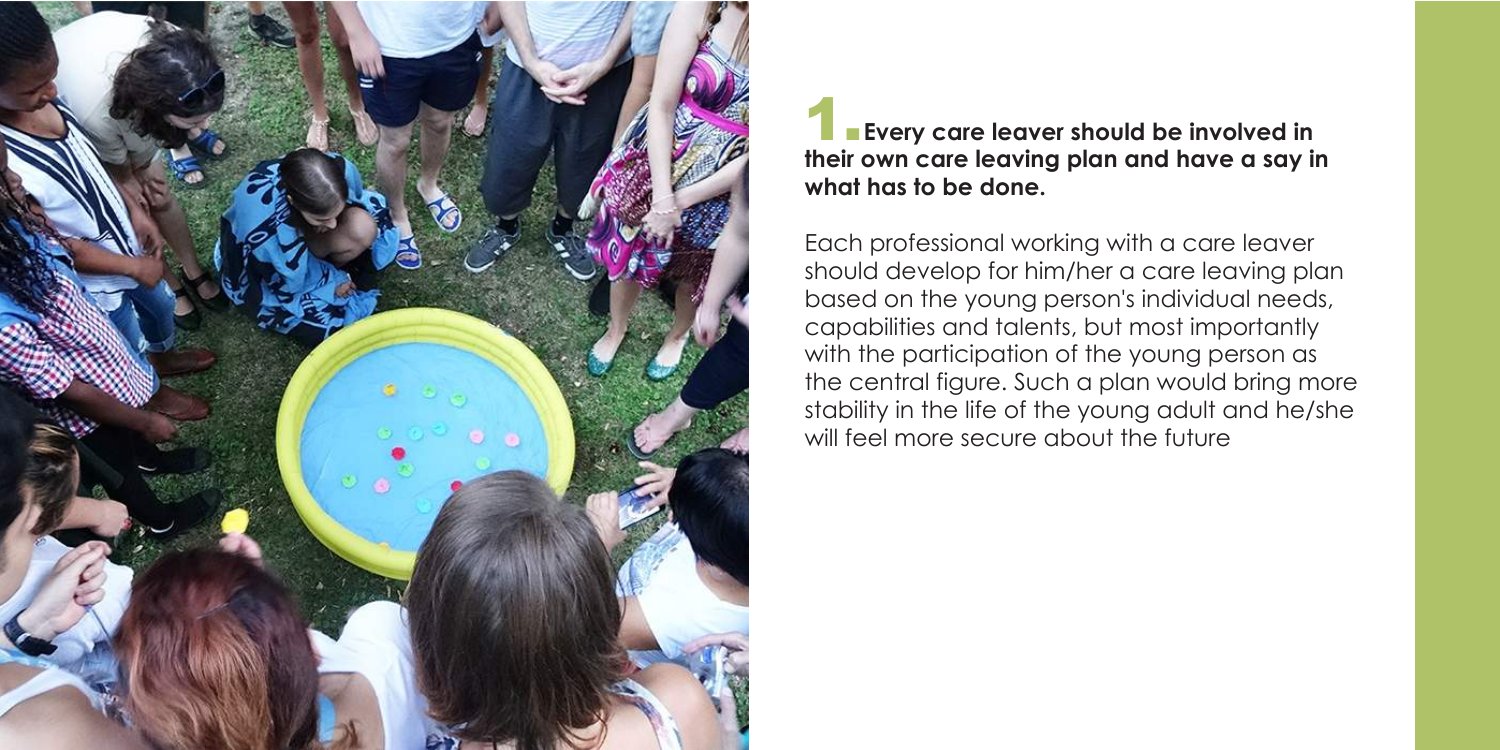

## **Every care leaver should have equal rights, opportunities, access to social benefits and be adequately informed about this right.**

On the one hand, there should be special programs and trainings aimed at educating care leavers about their rights and how to advocate for themselves. On the other hand, it is important that professionals are not only aware of children and young people's rights but also about how to apply these rights in their daily practice.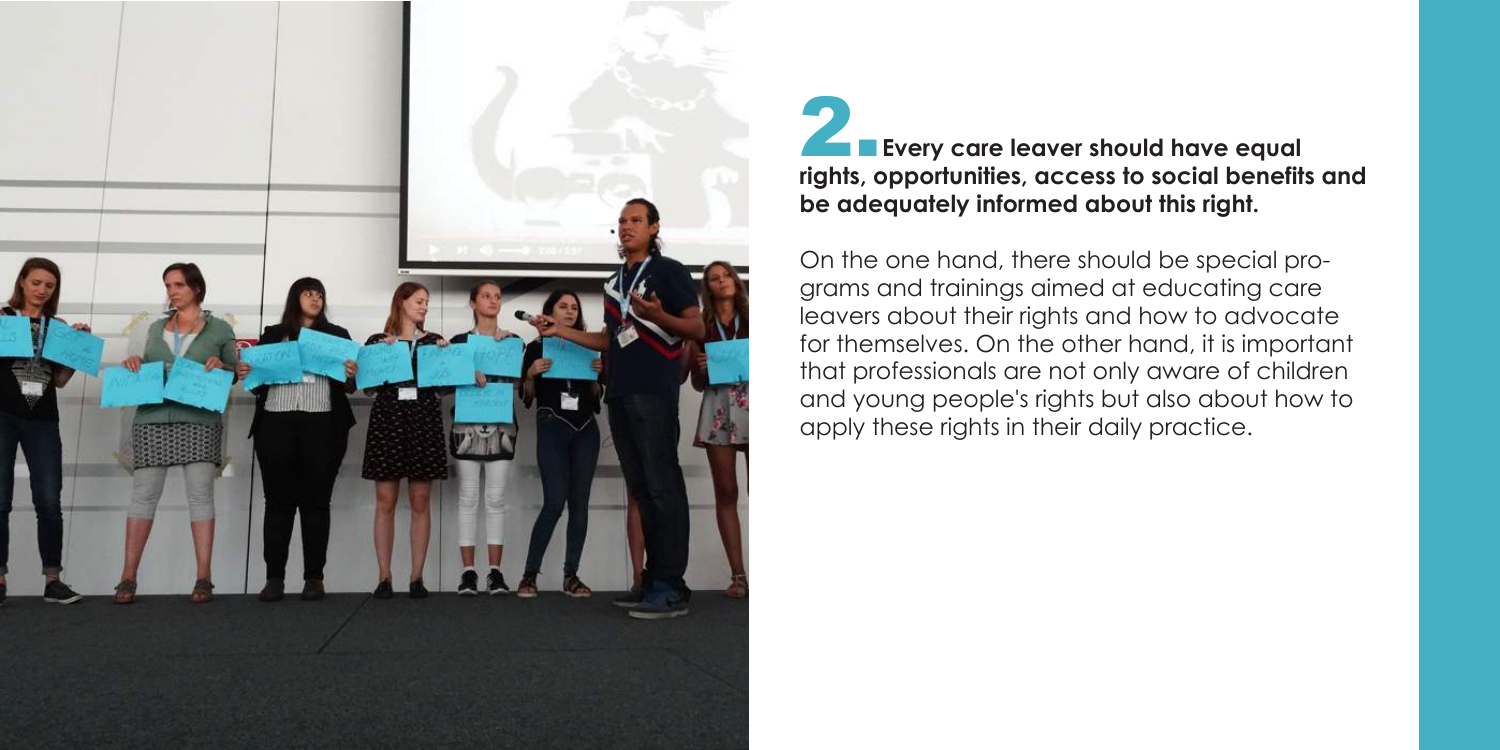**When applying for college/ university every care leaver should have benefits and access to scholarship sponsored either by governmental or private organizations.** 





In order to encourage care leavers to continue their education, there should be special programs and scholarships for young care leavers. This would give them better job possibilities in the future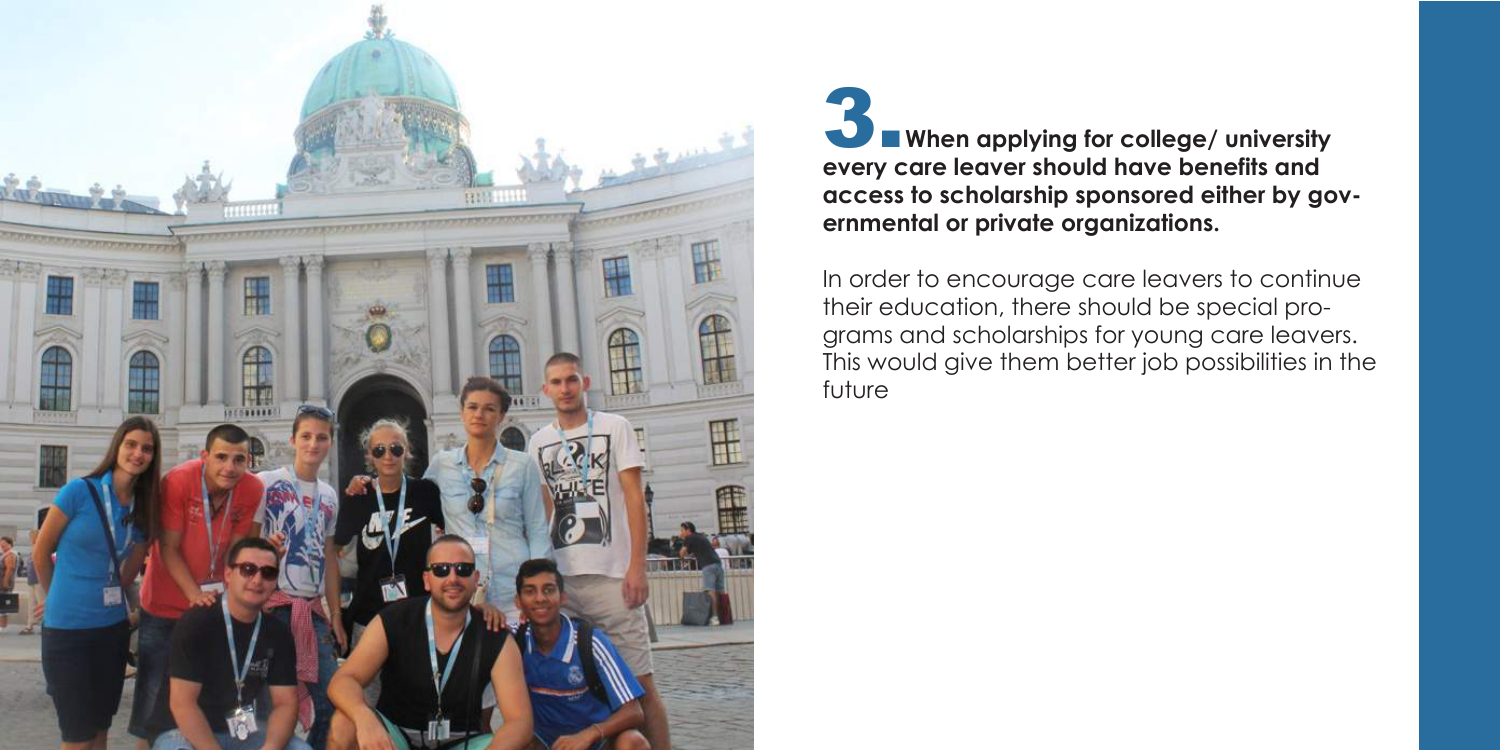

## **F T** To be able to find and succeed in a job, **every care leaver should get help to become aware of and get recognized with their potentials, so that they gather the chance to improve them.**

 Care leavers should receive professional job counseling in order to know better what their strengths are and how to continue developing their abilities and talents.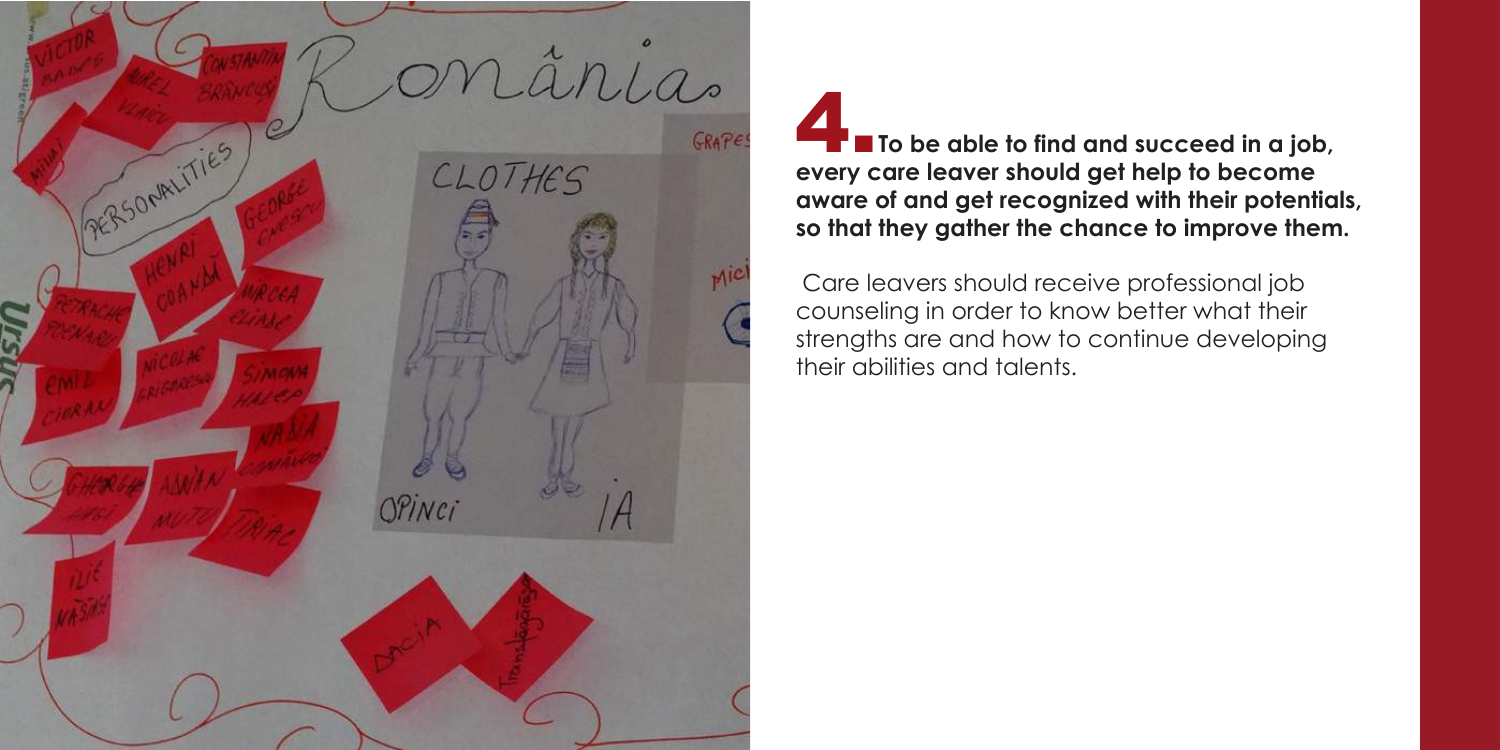

# **13. Free health insurance for everyone. Care leavers must benefit from a free health insurance.**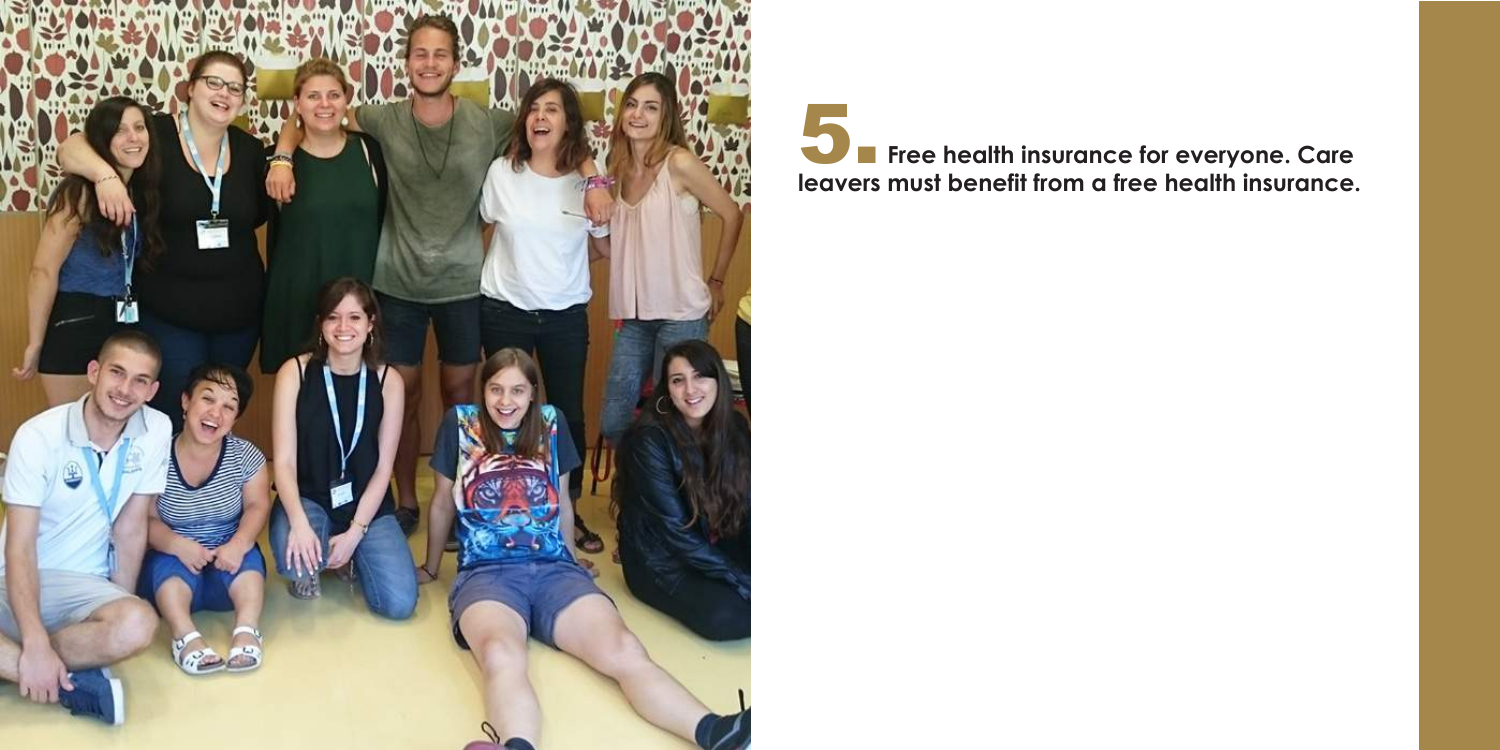# 6. **To live his/her life, every care leaver needs to feel connected to some people they**





Having significant adults in their life could really help care leavers. Having a trustful relationship with an adult can bring a lot of stability and support in the care leaver's life.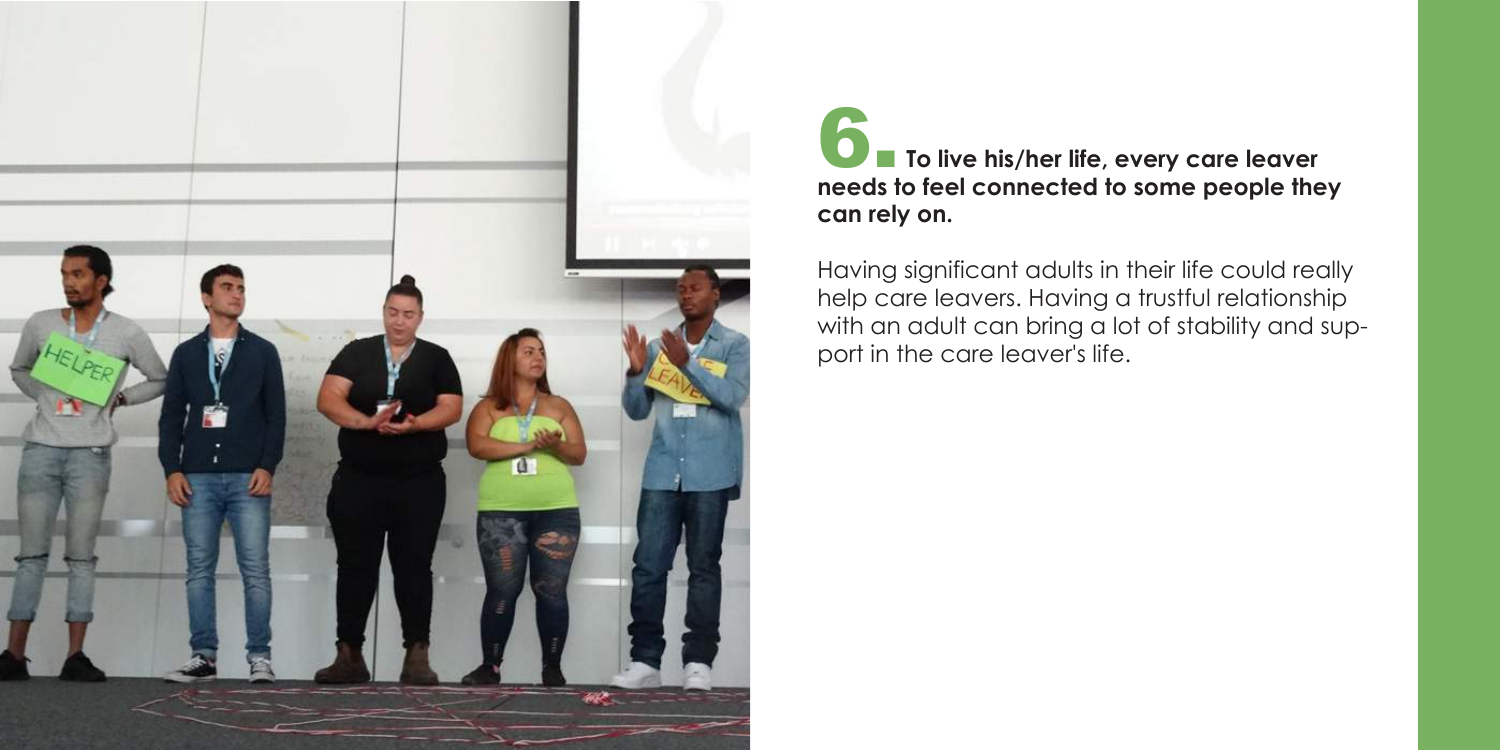### **The workers supporting care leavers should be motivated, qualified, supportive and**



# **supervised.**

Social workers and youth workers, engaged in supporting care leavers, should have received specialized training on skills required for providing better guidance and assistance to young adults. In order to prevent burn-out and decrease in their motivation they must be supervised and consulted on a regular basis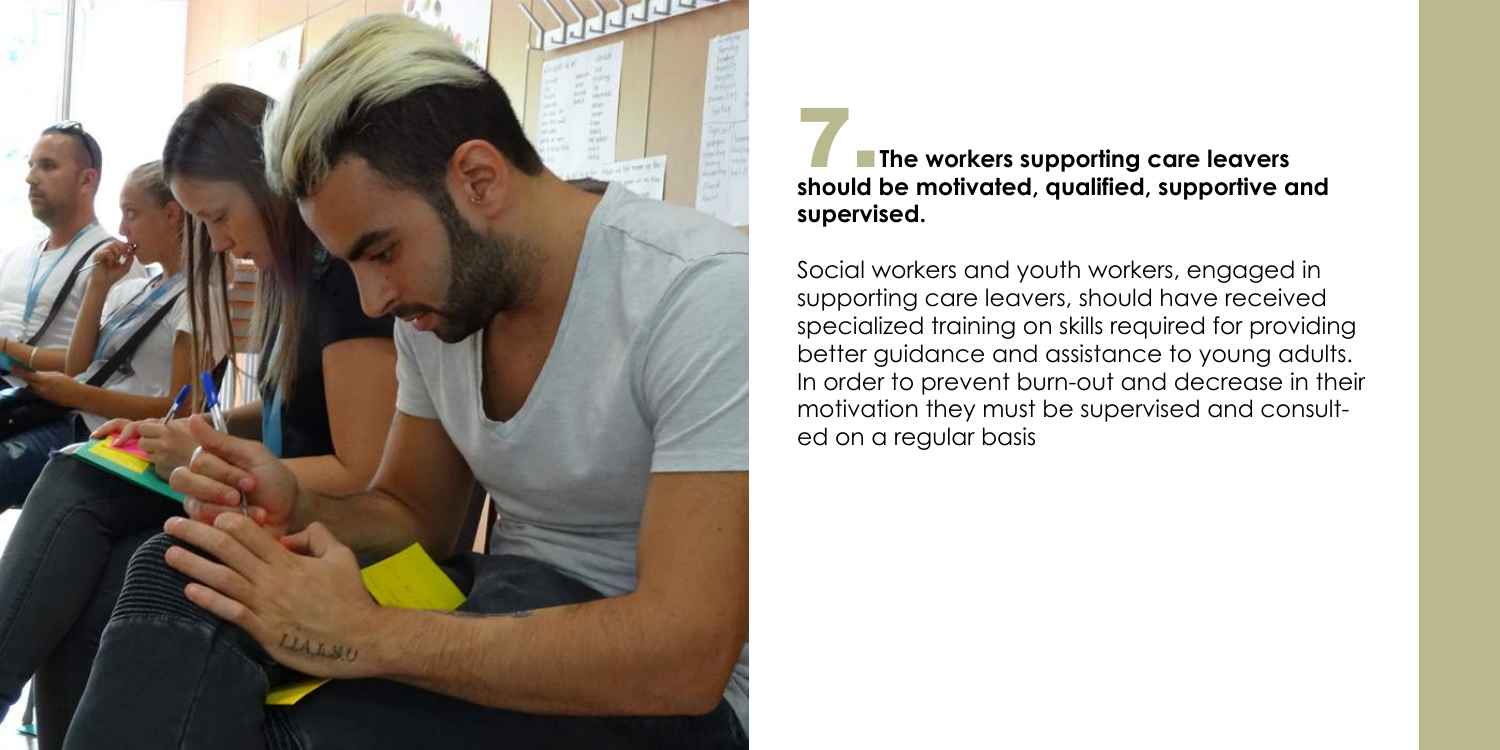### **8. To take care for one's own, care leavers need to have knowledge about life skills and how to organize their daily routine, like in a peer to**



# **peer training.**

Young adults, leaving care need to be in involved in trainings, improving their social competences. It would be best if they can learn from somebody who has been through similar hardships as them. This is why peer to peer training programs should be available, so that young adults can benefit from the experience of older care leavers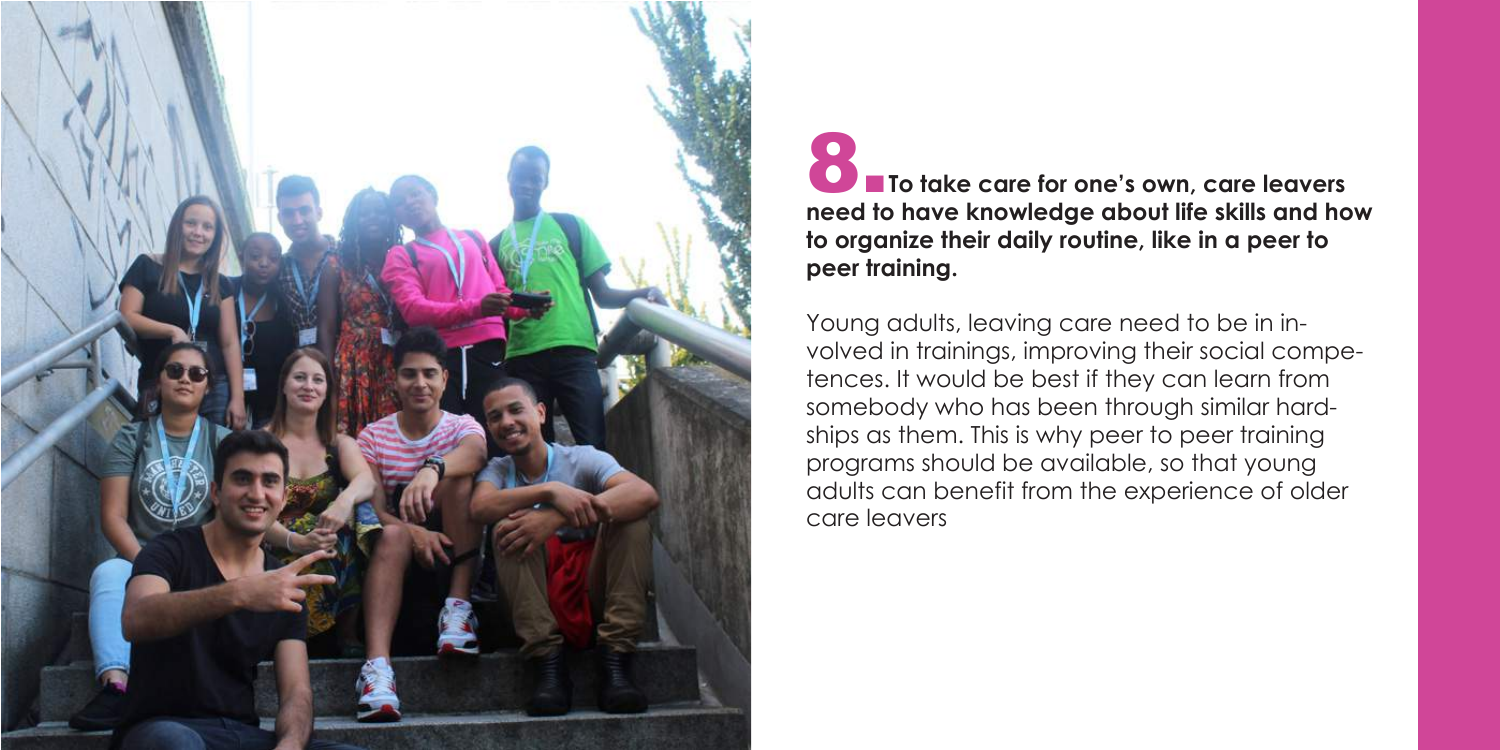![](_page_10_Picture_0.jpeg)

# **Example 2.5 Care leavers need to know how to ensure their capability to keep a roof over their head.**

They should be trained and guided on how to manage their own budget.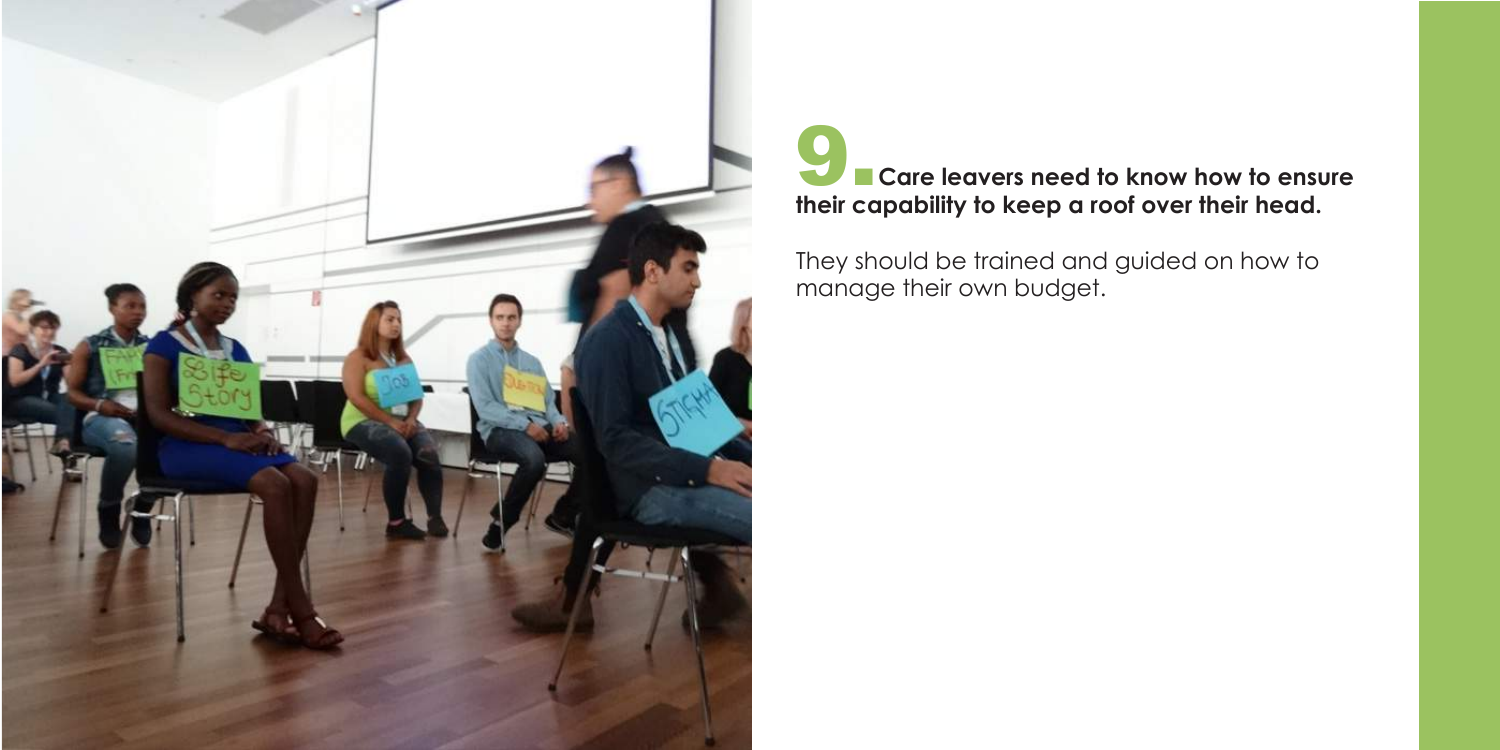![](_page_11_Picture_0.jpeg)

# **10. After leaving care, society should provide the opportunity to turn to a mentor who guides and supports them emotionally, if needed.**

There should be mentorship programmes for young people, leaving care. If careleavers can develop a trustful relationship with a mentor who can provide emotional guidance and other types of support, this will lead to better outcomes for the young person. He/she will feel more supported and in hard times can turn to their mentor for help.